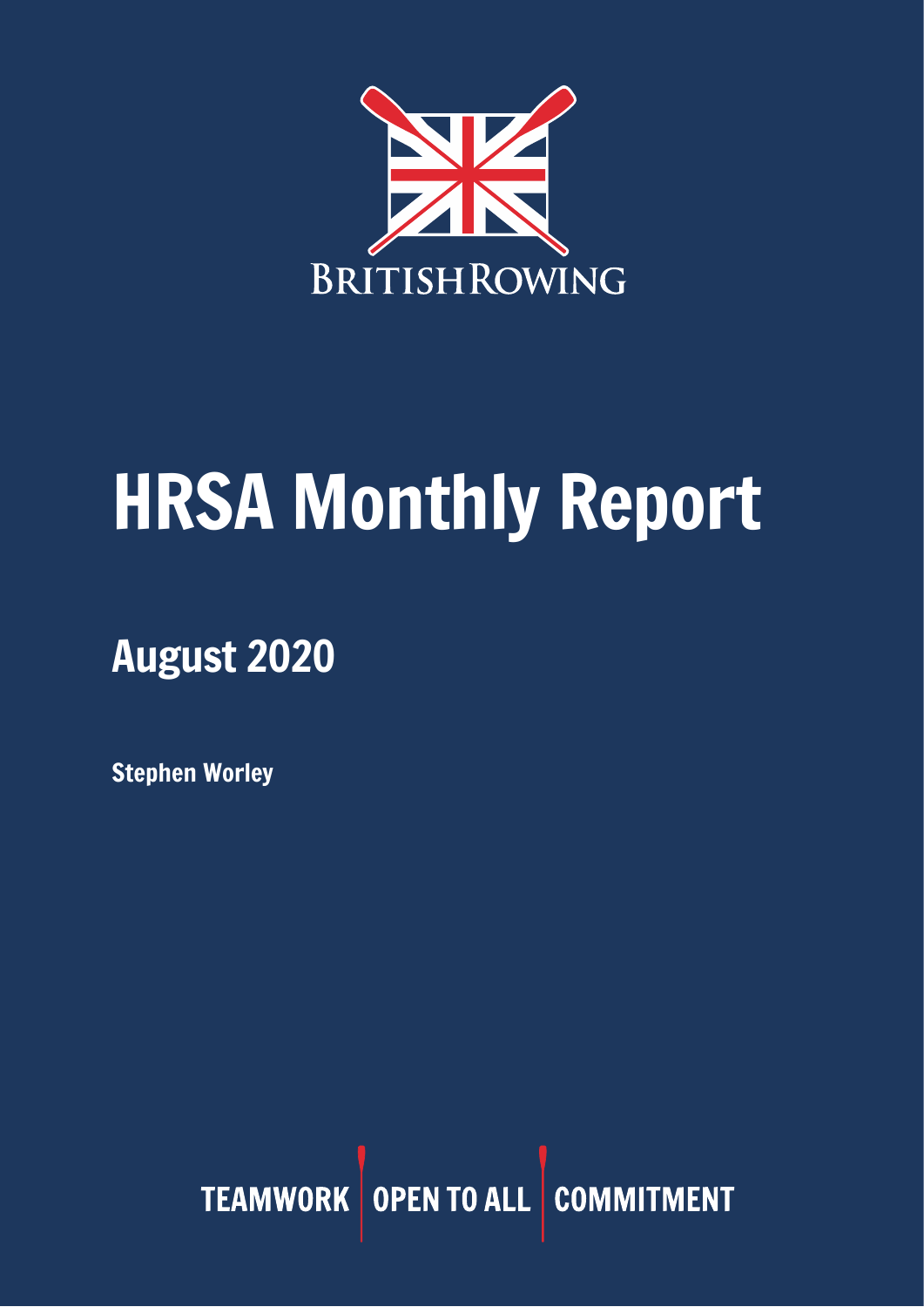# Lightning can kill

A 19 year old coach was killed and a 14 year old junior rower was injured when they were struck by lightning when sheltering under a tree in a thunderstorm. This tragedy occurred in January 2019 at Germiston, South Africa. According to Rowing South Africa:-

*"The regatta had closed for the day, a group of athletes together with their coach started to walk back to their hotel which was close to Germiston Lake. While walking, a very severe storm struck the area and the group sought shelter under a tree. Tragically, lightning struck the tree, fatally injuring the coach and injuring the athlete."* 

There is more information [here](https://citizen.co.za/news/south-africa/local-news/2072338/rowing-south-africa-sheds-light-on-germiston-lake-tragedy/#:~:text=A%20young%20coach%20and%20rower,Saturday%2C%20reports%20Germiston%20City%20News.) and [here,](https://www.timeslive.co.za/news/south-africa/2019-01-28-school-pays-tribute-to-rowing-coach-killed-in-lightning-strike/) and a news report video [here.](https://www.youtube.com/watch?v=y618hEaVXMU)

There were two Incident Reports in August in which rowers were reported to be on the water during a lightning storm. In both cases the clubs have procedures that restrict rowing in these conditions but these appear to have been forgotten or neglected by the rowers.

One report stated that the rowers "went out after the storm had started and remained out as the storm intensified to six seconds between thunder and lightning". A subsequent comment stated that they hid under a bridge.

In the other report the weather was described as being thunder and lightning and the crew was pushing off from the pontoon.

A Safety Alert on Lightning has been published and is included with this report. It contains the following:-

*"Rowers are particularly vulnerable as they are often in wide open spaces where they are the highest thing around.*

- *If you are on water, get into shelter as quickly as possible; water will transmit strikes from further away. Proximity to water is a common factor in lightning strikes.*
- Find shelter inside a large building or a motor vehicle. The inside of a car is safe as lightning *will spread over the metal of the vehicle before earthing through the tyres.*
- *Do not shelter beneath tall or isolated trees, one in four people struck by lightning are sheltering under trees. "*

Please take care to ensure that crews understand the necessary precautions and the [30/30](https://www.rospa.com/leisure-safety/advice/lightning/) [rule,](https://www.rospa.com/leisure-safety/advice/lightning/) and act to keep themselves safe.

Following the issue of the Safety Alert, somebody wrote to ask whether it would be advisable to shelter on the water under a large metal bridge during a thunderstorm. The response was that this is probably not such a good idea. Water conducts electricity so if lightning hits the water anywhere nearby then someone sheltering on the water under the bridge could still be at risk. If the lightning does impact on people in this position then, even if they are not seriously injured, they could easily find themselves in, or under, water and not fully conscious; or worse. The better option would be to take the boat out of the water, preferably at a nearby rowing clubs and shelter in the club, or any other convenient building.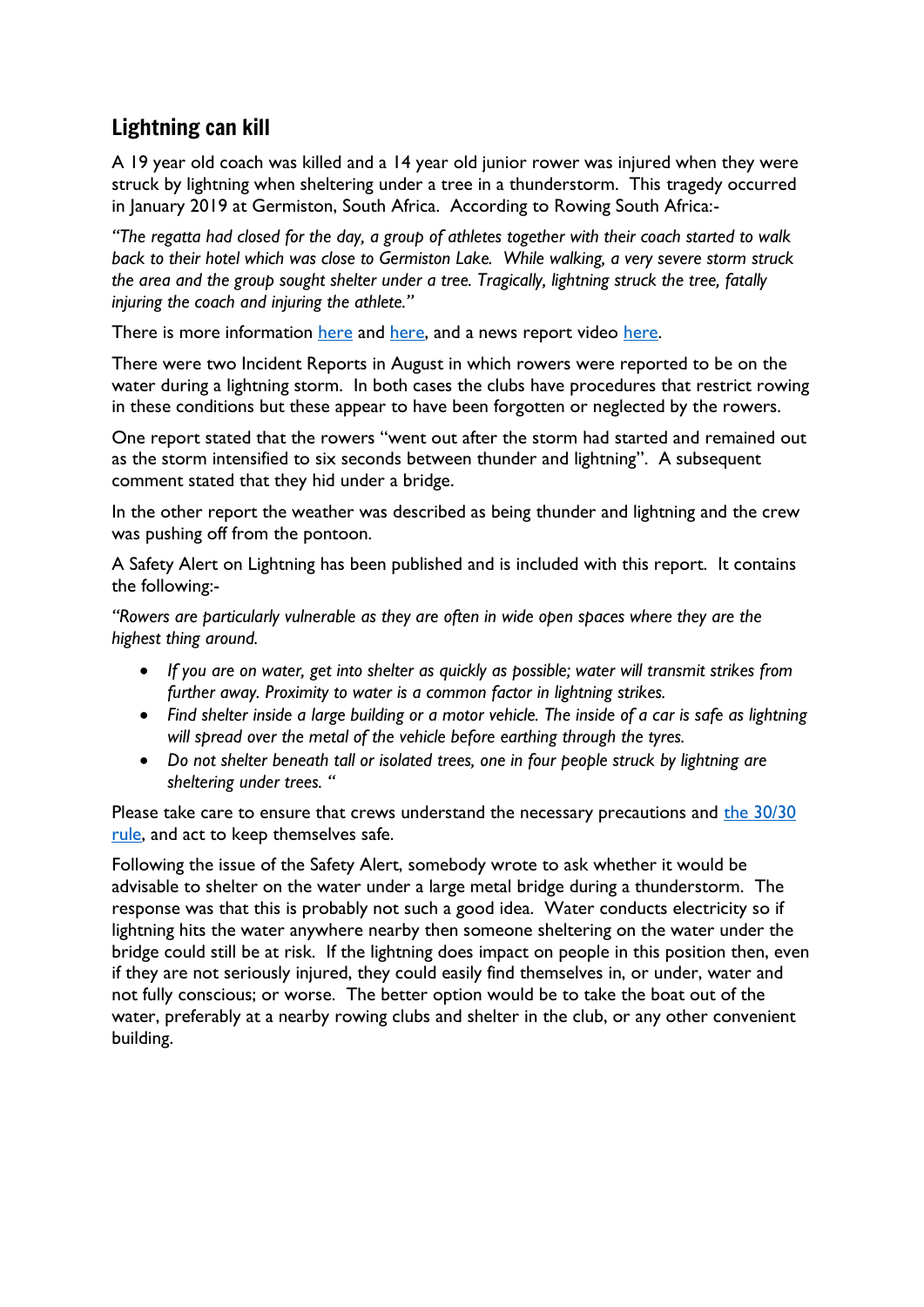## Incident Reports

There were 208 reported incidents in August compared with 162 in August 2019. At least incident reporting has returned to something like normality. Thank-you.

A rower sustained a deep and long cut to the thigh when he walked into the fin of a sculling boat on trestles. The fin was horizontal. He was taken by ambulance to hospital where the wound was stitched.

A head on collision was avoided in an area where the river is relatively narrow by a shouted warning and an emergency stop. Please keep a good lookout and do not be afraid to shout a warning. Please review the Emergency Stop [video.](https://www.youtube.com/watch?v=3RBfI-O_AUo&feature=youtu.be)

A rower slipped and suffered a slipped meniscus ligament when circuit training. Their knee was locked in one position. The rower was taken to hospital and the knee was reset; considerable pain relief was needed. The rower now has a knee brace and crutches. Please take care when training too.

There were two incidents where rowers were on the water during a thunder storm. These are summarised in the section on Lightning above.

In August there were15 reported incidents involving collisions or near collisions with motor boats, barges, motor cruisers, etc. of various sizes. In most cases this involved the motor boats doing some combination of being on the wrong side of the waterway, travelling too fast, creating a large wash, not keeping an adequate lookout and their drivers being abusive and/or inebriated. In many cases these incidents were also reported to the relevant navigation authorities.

Please take particular care around motor boats and please continue to report incidents through the British Rowing Incident Reporting system and to the relevant Navigation Authority. Please include the registration number of the boat.

# Annual Safety Audit

The Rowing Safety Audit will be launched again this year. The format is similar to that used in previous years although there have been some changes to streamline and simplify the process.

Each club is expected to complete the audit and have it reviewed and accepted by their Regional Rowing Safety Adviser (RRSA). These are the relevant dates:-

- The audit Opens on 28<sup>th</sup> September
- The Closing date is  $29<sup>th</sup>$  November and
- Any clubs that have not had their audit accepted by  $3<sup>rd</sup>$  December will be Suspended.

"Suspension" in this context means that they will not be able to enter British Rowing Affiliated competitions.

If your club has any problems completing the audit in time, or needs help to do so, then please contact your RRSA. There is contact information [here.](https://www.britishrowing.org/knowledge/safety/rowing-safety-contacts/)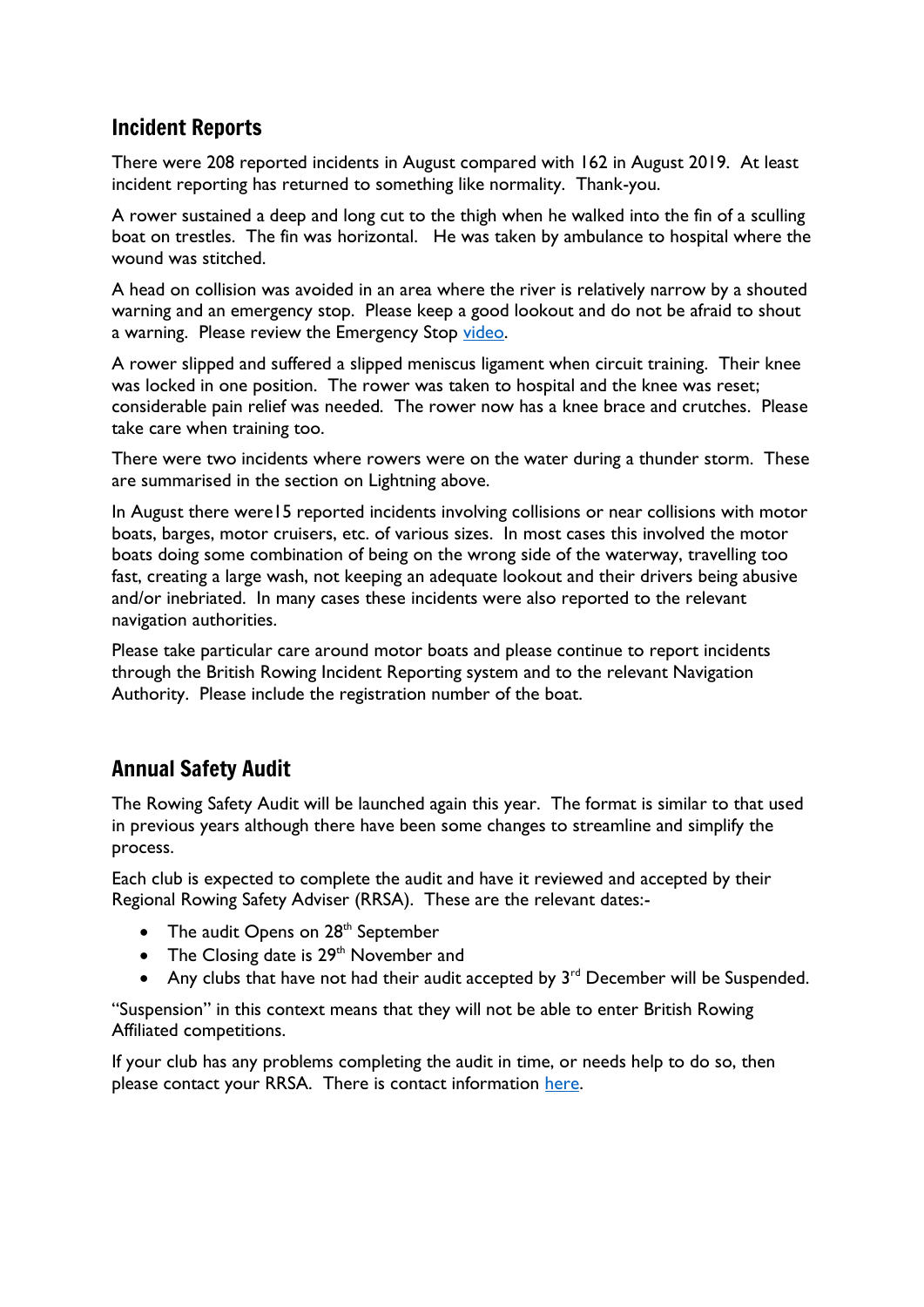# Coastal Rowing Safety in Western Australia

A experienced and well qualified coach wrote to request information on coastal rowing safety. She was provided with links to RowSafe, Safety Alerts and Monthly Reports. It was explained that nearly all of RowSafe will be relevant to Coastal Rowing but Section 10.1 deals specifically with this style of rowing. Her reply contained the following:-

*"What you are providing is crucial. It will get us started on the right path. Thank you so much. Let me know what an appropriate relationship (and fee) would be with British Rowing. And you clearly are the "go to" organisation for our sport."* 

I also explained that we generally take a risk based approach to safety and this requires clubs to have a reasonable understanding of Risk Assessment. Assistance on this will be available when you need it; we have training available. The training is at two levels "Basic" and "Advanced" and takes the form of e-learning packages. The Advanced training is currently being re-written, it is nearly finished. The Basic training (known as Safety Basics) has been rewritten and is available now.

Completion of the Safety Basics module prepares users to complete a "Risk Management Plan". There are extensive examples of these in Chapter 9 of RowSafe.

Cold Water Immersion and Hypothermia is a real concern for rowers in the UK, particularly in the winter. We have a training module for this too.

Her response contained the following:-

*Thank you again. What you have - we do not have here. At all. Your information is wonderful and exciting stuff. As you can imagine, it is also going to take us some time to get our heads around it. I have put the word out in our organisation to see who might be willing to work on this very important issue.* 

*My initial reaction is – if you have high quality resources and courses (which you do) – it would make sense for us to use them. I don't know how that will emerge yet. It may take us some time to sort out. As for Cold Water Immersion and Hypothermia, the cultural belief is that it is not a problem here which could not be further from the truth. Aside from cold water (which we do have) and lengthy immersion, there is a total lack of understanding as to how crucial this issue is for kids.* 

*Looking forward to working with you and British Rowing in the future. We will sort out how the membership relationship needs to work. We actually have at least one person here who is already a member because of the quality of information available through you and the webinars being presented. I suspect there will be more!*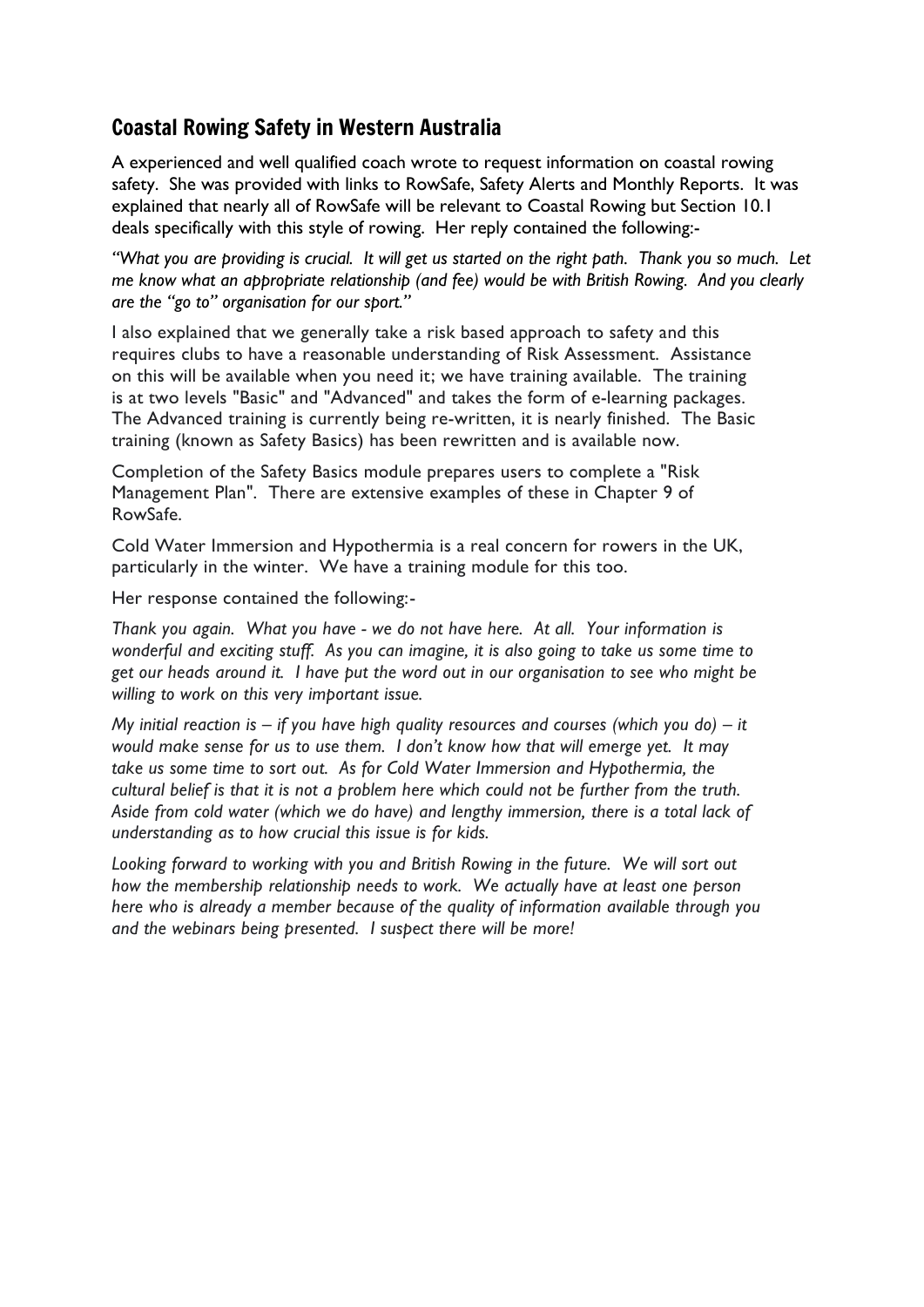# Other Rowing National Governing Bodies (NGBs) Safety Guidance

This is a brief review of the safety advice provided by rowing NGBs in some other countries. This is restricted to the publicly available information on the websites of the NGBs of English speaking nations. However, the German Rowing Federation does have a 41 page safety guideline [here.](https://www.rudern.de/sites/default/files/downloads/drv-sicherheitshandbuch-2020-auszug.pdf) It is interesting to note that Welsh Rowing and the Cornish Pilot Gig Association have adopted RowSafe but Scottish Rowing has its own Safety Guidelines [here.](https://www.scottish-rowing.org.uk/images/pdf_folder/Oct_2011b_-_Water_Safety_Code_Policy.pdf)

#### **Australia**

There is Rowing Safety information on the On Water Safety Code and [Guidelines](https://rowingaustralia.com.au/ra-on-water-safety-code-and-guidelines/) page of the Rowing [Australia](https://rowingaustralia.com.au/) (RA) website. (These links will not work because the website requires evidence that it is being accessed by a person. The relevant information can be accessed by Googling "Rowing Australia" and "Rowing Australia safety".) This contains links to the

- RA On Water Safety Guidelines.
- RA On Water Safety Checklist.
- RA On Code of Conduct.

The Safety Guidelines is a twelve page document that covers many subjects.

It specifies standards to be achieved rather than advice on how they can be achieved. There is information on "Risk Management" that deals principally with insurance. There is also a Safety Checklist that is a reflection of the Guidelines.

Each of the States and the Australian Capital Territory Rowing have their own website and there is further information there. For example the Rowing New South Wales website has information on Risk Assessment [here.](https://cdn.revolutionise.com.au/site/gaatv7joejbsohl0.pdf) This deals with all types of risk including Financial, Child Protection, Buildings, Health and Hygiene.

[Rowing Western Australia](https://www.rowingwa.asn.au/home/) takes a different approach to Risk Management [here.](https://cdn.revolutionise.com.au/cups/rowingwa/files/zjrhia54btxjceaj.pdf)

There is some safety advice on the Rowing Queensland website [here.](https://www.rowingqld.asn.au/water-river-safety/)

The Rowing South Australia Safety advice is [here.](https://rowingsa.asn.au/wp-content/uploads/2019/11/Rowing-SA-Safety-Training-Policy_FINAL.pdf) This is longer than that of other states. It contains details of circulation plans at several venues and venue specific information including levels of fines for breach of rules.

Rowing [Tasmania](https://cdn.revolutionise.com.au/site/vaq3ibfafovpk8eb.pdf) has a document entitled "Making Rowing Safer for all in Tasmania". This also contains a mix of venue specific information and general information. There is a set of very interesting Rowing Safety Videos at the Coach's Café [here.](https://www.rowingtasmania.com.au/coachs-cafe/safety-videos/) The capsize drill video emphasises the "climb back into the boat technique" and shows a way in which one sculler can support another sculler who has lost or broken a scull. Scull loss or breakage is a feature of a surprisingly large number of Incidents Reports. Near the end of the Capsize Drill video there are some useful examples showing how to recover a rower into an aluminium launch and how to right the launch if it capsizes.

The Rowing New South Wales [website](https://www.rowingnsw.asn.au/home/) contains a link to a "Row Safe" [video.](https://www.youtube.com/watch?v=XPyGuR7yaGA) This emphasises the need to keep a proper look-out and comply with the rules of the road. It also includes the proper use of lights.

The Rowing Victoria [website](https://www.rowingvictoria.asn.au/home/) contains a link to a Safety [Management](https://www.google.co.uk/url?sa=t&rct=j&q=&esrc=s&source=web&cd=&ved=2ahUKEwjN5vbv87XrAhV5REEAHajKBbMQFjAAegQIBBAB&url=https%3A%2F%2Fwww.ballaratcityrowing.com%2Fs%2FRV-Safety-Management-Plan.docx&usg=AOvVaw2p4P2YvnSZPH3EXJISN9DM) Plan Template on the Ballarat Rowing Club website.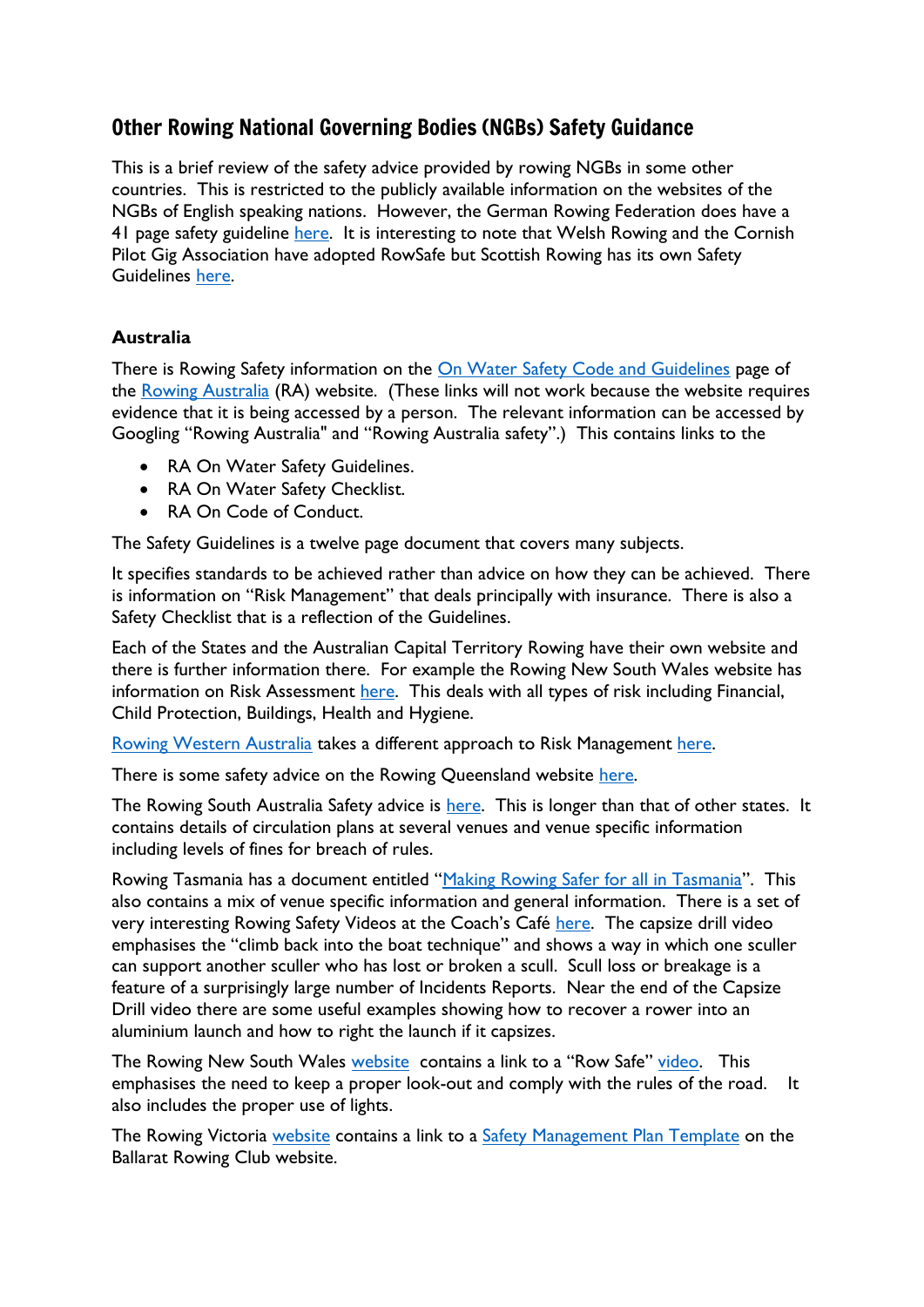#### **New Zealand**

The New Zealand Rowing Water Safety Code can be found on the Rowing NZ webpage [here.](https://www.rowingnz.kiwi/Attachment?Action=Download&Attachment_id=352) It consists of three pages on:

- Club Requirements
- Preparation for Rowing and
- Equipment for safety

#### **Hong Kong China**

The Hong Kong, China Rowing Association website has a Code of Practice for Water Safety [here.](http://www.rowing.org.hk/wp-content/uploads/2016/03/5_Safety-Guidelines-ENG.pdf) This is a set of instructions and requirements rather than guidance and advice. This was issued in 2007 with a special acknowledgement to the Amateur Rowing Association of Great Britain. There are separate documents on lights on boats and the safety of coastal rowing.

#### **Canada**

Rowing Canada Aviron has safety guidelines on its website [here.](https://rowingcanada.org/uploads/2019/05/safetyguidelinesrcav2.pdf) There is a Safety video [here.](https://www.youtube.com/watch?v=vVOCsfJna3Q) Much of the detail in these guidelines is identical to the Rowing Australia guidelines. The Safety guidelines consist of four pages.

#### **United States**

The Safety Resources page on the [US Rowing](https://usrowing.org/index.aspx) website is [here.](https://usrowing.org/sports/2016/6/2/900_132107062339971607.aspx) This includes a link to a detailed (40+ minutes) [Safety Video.](https://usrowing.org/sports/2016/6/19/1138_132107067295656159.aspx?id=51) There is also a link to the RowSafeUSA [page.](http://rowsafeusa.org/) This contains links including those to information on [COVID-19](http://rowsafeusa.org/covid-19-2/), [Cold Water Facts](http://rowsafeusa.org/cold-facts/), [Health and](http://rowsafeusa.org/health-and-fitness/)  [Fitness](http://rowsafeusa.org/health-and-fitness/), [Rowing Accidents](http://rowsafeusa.org/accidents-2/), [Rowing Deaths,](http://rowsafeusa.org/in-memorium/) [Rowing PFDs,](http://rowsafeusa.org/pfds/) and [Rowing Safety Handbook](http://rowsafeusa.org/rowing-safety-handbook/) (mostly First Aid).

There is a link to [Safety Expectations.](https://usrowing.org/sports/2016/5/27/1135_132107060688980085.aspx) This is about seven pages of general advice for launch drivers and for rowers, about launch operations, weather and first aid and emergency conditions.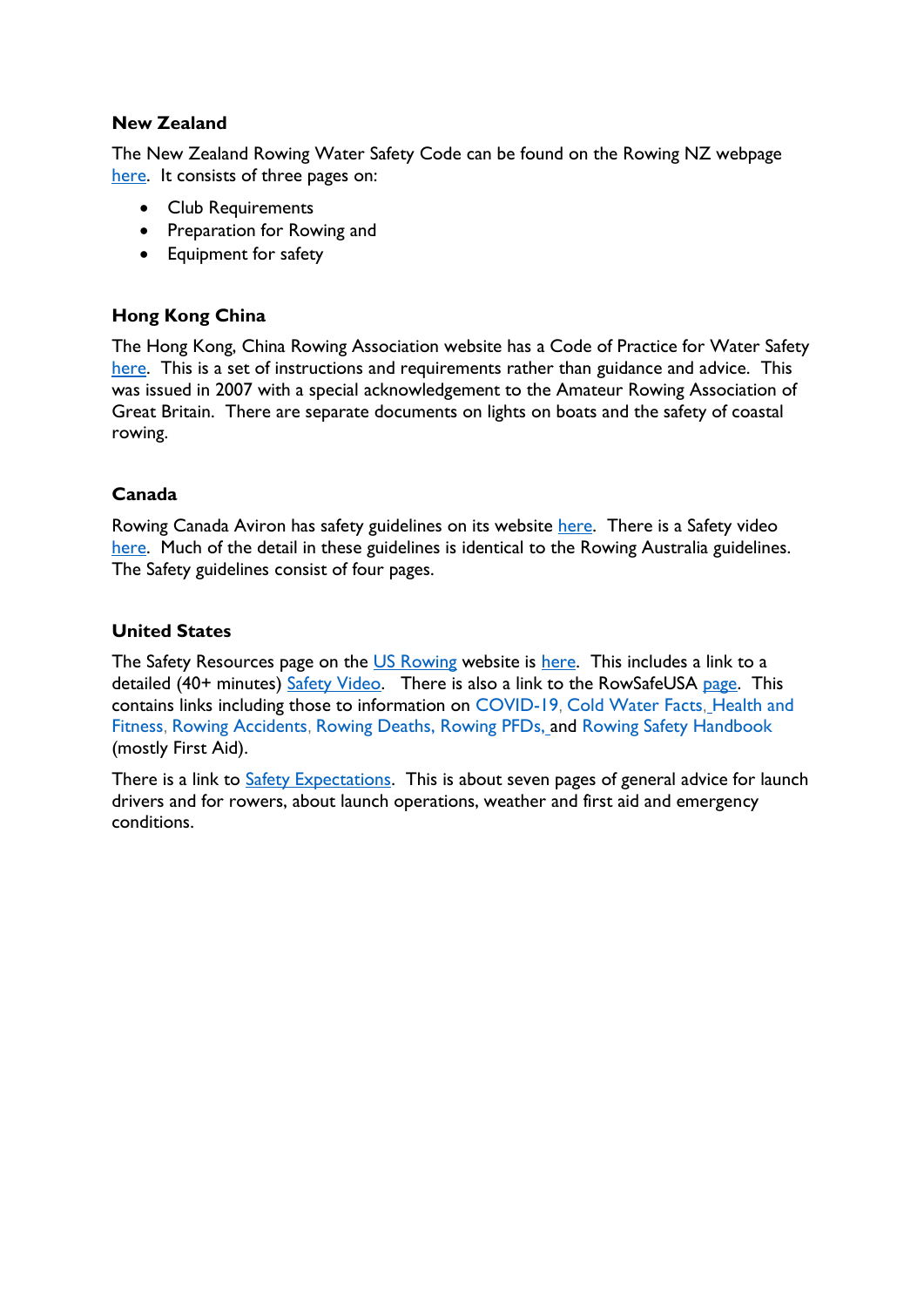# Risk based safety and rule based safety

There was a time when life was simple; safety was achieved because by everyone obeyed the rules. There was no need to think or understand, all one had to do was follow the instructions. For example section14 of the Factories Act 1961 required that "*every dangerous part of any machinery … shall be securely fenced*". It was not necessary to assess the risk of injury, all one had to do was follow the rules.

To some extend this approach is continued, for example in road traffic legislation. It is no use trying to explain to a Police officer that the speed limit is not relevant because the road and weather conditions are perfect. Speed limits are simple rules that everyone can understand.

The modern, risk based, approach requires that there is some assessment and understanding of risk. We assess of the probability of a hazardous event occurring and the severity of harm that would result and use these two factors to define a level of risk. If the level of risk is low then we are happy to proceed; if it is not then we need to act to reduce it. This is not so easy as the rule based approach but it is much more effective and efficient.

However, we need simplicity, we sometimes need rules, but the rules have to be justified. Modern safety uses a risk based approach to define rules. In a Rowing Club, for example, the risk assessment should be used to define rules. For example, the club may specify that rowers must wear white tops at night.

The 30:30 rule with respect to Lightning states:-

*If the flash to bang is 30 seconds in length or less seek shelter. Stay inside this shelter until 30 minutes after the last clap of thunder.*

This is easy to understand and will help to reduce the risk.

Our annual analyses of reported incidents show that most hazardous events result from atrisk behaviours. We can use rules to influence behaviour.

It helps if people understand the logical basis for rules but it is more important that they comply with them. Compliance is relatively straightforward.

# Safety of Junior Rowers

In the July report, I explained that I had no concerns about the safety of 17 year olds sculling with a group of competent adults. I did not mention safeguarding issues and this may have been interpreted as meaning that there are no safeguarding concerns. This is not the case. For safeguarding issues I would refer you to BR guidance and also suggest you contact your CWO for specific issues.

British Rowing is keen to ensure that we can keep track of all the safeguarding information and advice that we provide. We want to speak with one voice. I therefore do not provide specific advice on safeguarding."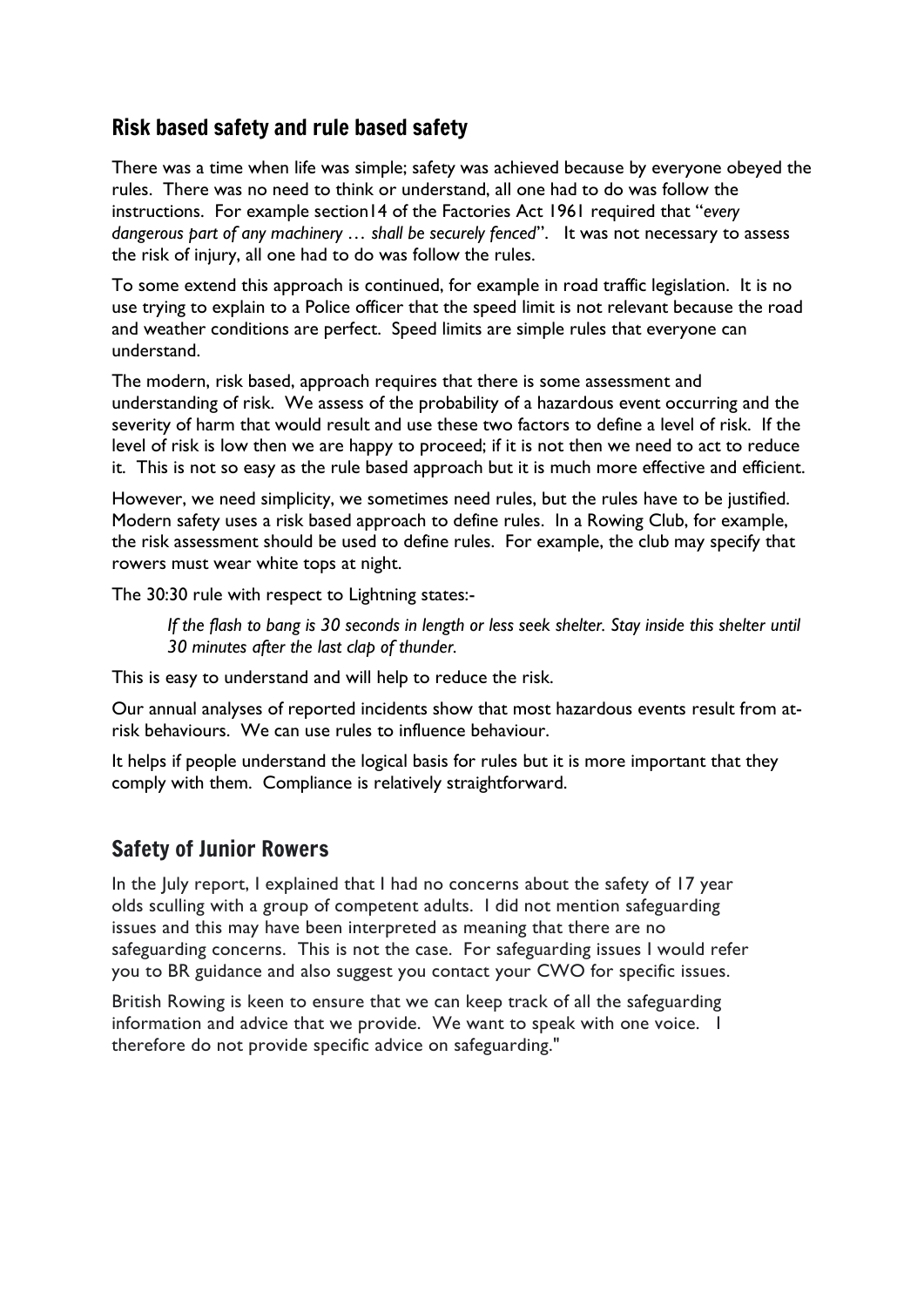#### Welcoming newcomers

There has recently been an explosion in the popularity of Stand Up Paddleboards. It is reported that during the lockdown, they were being sold at the rate of 10,000 per week. At one time they were available, at a low cost  $(E125$  for the package), from a well-known supermarket as part of its centenary celebrations.

A competition to design a safe means of having fun afloat would probably result in something like a Stand Up Paddleboard. It has all the desired attributes for safety.

- the boat is largely inflatable and "unsinkable".
- the construction of most boards is "soft", there are no sharp or hard components
- the combination of boat and paddle is relatively narrow, it does not take up much space
- it can be paddled through very shallow water
- most of them travel relatively slowly although they can be raced
- the occupant is facing the direction of travel, and has a good view ahead
- the occupant is standing so has a good view in all directions from an elevated position
- the standing occupant is conspicuous and clearly visible to others

None of these qualities apply to sculling boats or stern loaded coxed boats.

There have been four reported incidents in August involving collisions and near collisions with SUPs but none of them has resulted in injury. The problem currently is that many SUP users need help to understand the navigation rules. It is to be hoped that this is just a matter of time before they do.

Both British Canoeing and the British Stand Up Paddleboarding Association provide training to Paddleboarders. I have written to both these associations to ask whether the "rules of the road" are included in the training that they provide. Both have replied and indicated that this is included in their training, however, many SUP users are not trained. I will write again and ask them to mention this topic in their newsletters.

Please help SUP users to understand the navigation rules on the waterway where you row.

# Capsize Drill Video

There was a comment on the video (available [here\)](https://www.youtube.com/watch?v=A6un3TkbQUQ) to say that this is one of the best which has been made. This comment came from someone who is often asked why British Rowing doesn't teach self-recovery into the boat but he explains that most of our rowing in UK is done on rivers where straddle and paddle is faster and safer.

The reason why we prefer "straddle and paddle" and "buddy rescue" is that these techniques allow rowers to get as much of their bodies as possible out of the water as quickly as possible. This reduces the extent of their heat loss and tends to reduce the probability of hypothermia.

The reason why we do not recommend getting back into the boat away from the bank is that it often takes many attempts and may not succeed at all. This can leave the rower exhausted and still immersed in cold water.